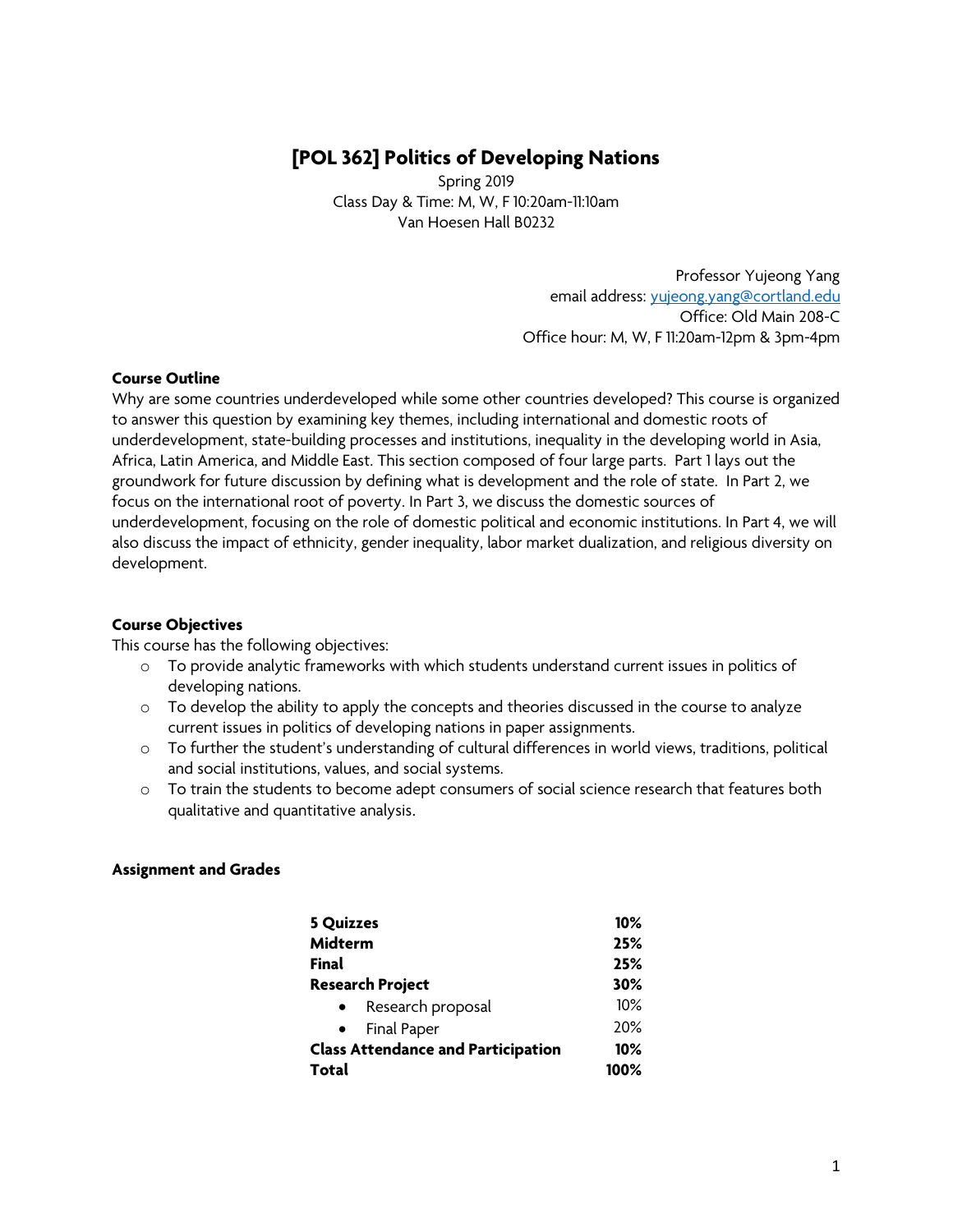**Grade Scale**: Final grades for the course will be determined as follows: A+ (100+); A (95-100); A- (90-94); B+ (87-89); B (83-86); B- (80-82); C+ (77-79); C (73-76); C- (70-72)

### **Textbook**

Baker, Andy. 2013. Shaping the Developing World: The West, The South, and the Natural World

One book is required and should be purchased. Additional course readings will be available for download from blackboard. Some readings are to be announced (TBA) later. There may be changes in the readings as we go along. I will communicate with you prior to any changes.

Students are expected to have completed the readings in advance of our meeting.

### **Course Materials**

- Quizzes (5\*2=10%)
	- $\circ$  There will be seven short in-class quizzes in this semester. (For the specific quiz schedule, see the course schedule below). Some of the quiz questions will be recycled and will show up in the Midterm and Final. In this regard, the weekly quizzes are great study guides for students.
		- Quiz 1: Lecture #3-#6
		- $\blacksquare$  Ouiz 2: Lecture #7-#9
		- Quiz 3: Lecture #10-#12
		- Quiz 4: Lecture #13-#15
		- $\blacksquare$  Quiz 5: Lecture #22-#25
		- Quiz 6: Lecture #27-#32
		- $\blacksquare$  Ouiz 7: Lecture #33-#37
	- o **Wildcard policy:** Two quizzes with the lowest grades will be dropped when calculating the quiz grades.
- Midterm (25 %) and Final (25 %)
	- $\circ$  The format of the midterm and final will consist of a combination of TF questions, multiple choices and short answers. The midterm will cover materials from Class#2-17, and the final from Class #2-49.
- Research Project (30%)
	- $\circ$  In your final research project, you can either address a research question that we have covered in class or develop your own research questions. The goal of the final paper is not to create an encyclopedia entry for a selected topic. Each paper should provide a basic research question, thesis statement, and student's own arguments buttressed by empirical evidence.
	- $\circ$  10% of the final grade come from the research proposal. The research proposal should be 2-page long (12 point, Times New Roman) and should be submitted by **Mar 25th 11:59pm**. Before submitting the proposal, each student MUST meet with me individually at least once to discuss the research idea, develop the research question, select the best cases to explore. Students who did not discuss the topic with the professor before the proposal deadline would receive 1/3 of a letter grade penalty.
	- o On **Mar 13th** and **Mar 15th** , there will be no class meeting. Instead, students are required to participate in an individualized meeting to discuss how to develop the proposal.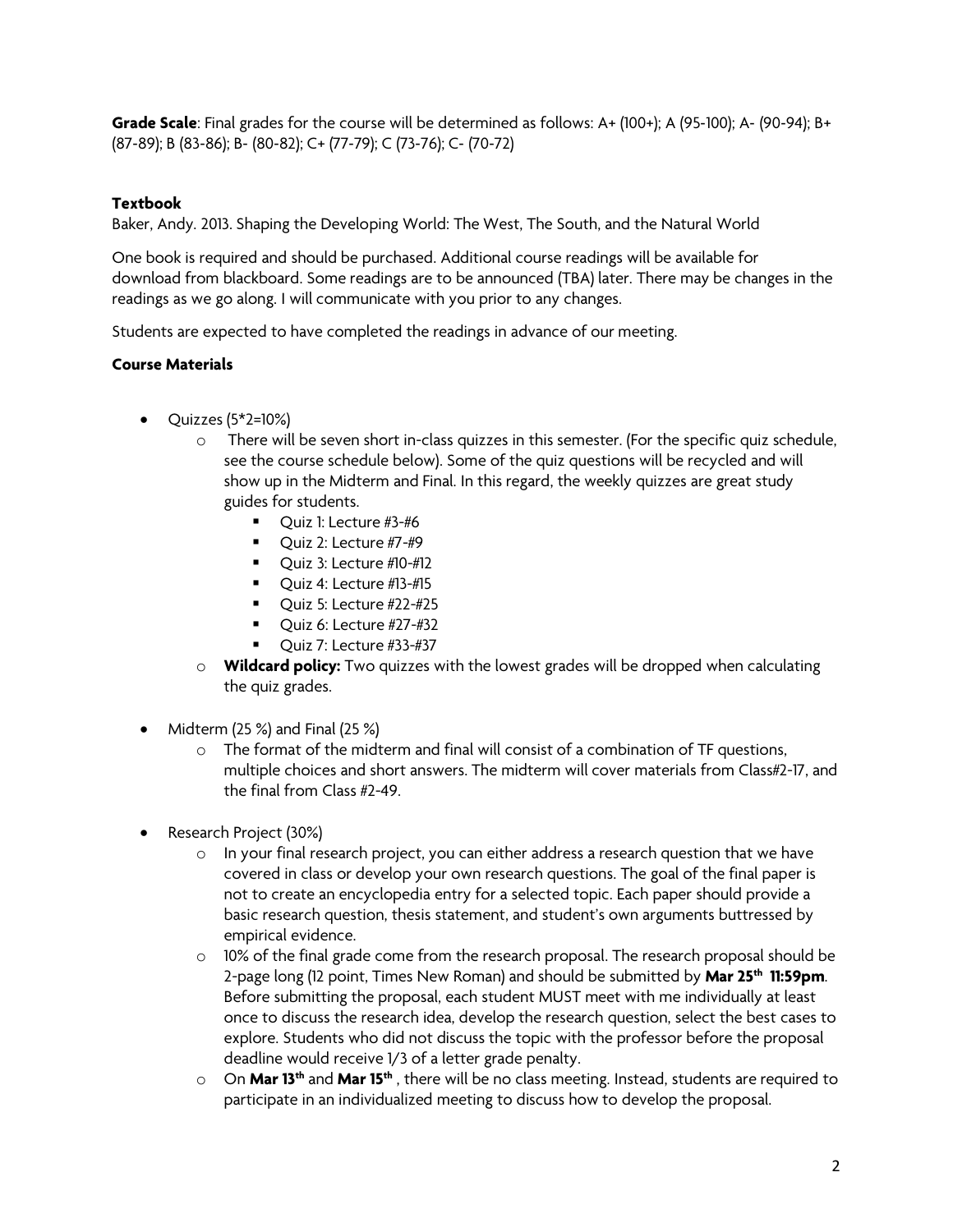- o For the final paper, students must use at least 8 scholarly sources (books or articles) in addition to news sources. I can recommend relevant journal articles or books during the one-on-one meetings (So take a full advantage of the office hour and the individualized meeting).
- o On **April 5th** and **May 4th**, there will be no class meeting. Instead, students are required to participate in an individualized meeting to discuss how to develop the research project. The instructor will provide detailed feedback based on the proposal submitted earlier. Since the meeting substitutes a class meeting, it is **mandatory** for each student to participate in the individualized meeting. Whether and how successfully the student reflected the comments and feedback given during the meeting will affect their paper grades.
- $\circ$  The final essays must be between 2,500 and 3,000 words total (including in-text citation and footnotes but excluding bibliography and cover page), and be double spaced. Please include a word count on the front of your paper (MS Word has the word count function). A shorter or longer paper will result in a deduction from your essay grades.
- Class attendance and participation (10%)
	- o Attendance will be taken for each session. You can have 2 unexcused absences. You can only be excused for missing class if you have an official reason approved by the instructor at least 2 weeks prior to the date. Absences due to illness or family emergency will be excused **with appropriate documentation** (i.e. doctor's note, flight/train/bus ticket, etc). Each subsequent unexcused absence will reduce their grades by 0.5 points.
- Extra-Credit Opportunities
	- o There will be six opportunities for extra credit. All these opportunities are listed in the syllabus. Late submissions will not be permitted. Also note that unqualified work may earn no extra-credit even after submission. There will be no other opportunities for extra credit than the ones mentioned in the syllabus.

### **Policies**

### **Extensions, Make-up Exams, and late submissions**

- Extensions will not be granted. If you miss an assignment or hand it in late, you will receive **zero points** for it.
- Make-up examinations are **not permitted for any reason** other than death in the family or a serious medical condition **requiring a doctor's note**. If you have legitimate reasons why you will/were not in class at that time (such as athletes), please provide evidence **beforehand.**
- I do not allow make-up quizzes for any reason other than death in the family or a serious medical condition requiring a doctor's note. Therefore, plan for contingencies and do not wait until the last minute.

### **Classroom Environment**

This class is a safe space for open and lively discussion which may even deal with contentious and sensitive political issues. For any reason, I will never allow any personal attacks on any member of this class. Insulting or threatening comments may result in a reduction of the participation grade. If there's any one who feels threatened or insulted, please contact me immediately to resolve the problem.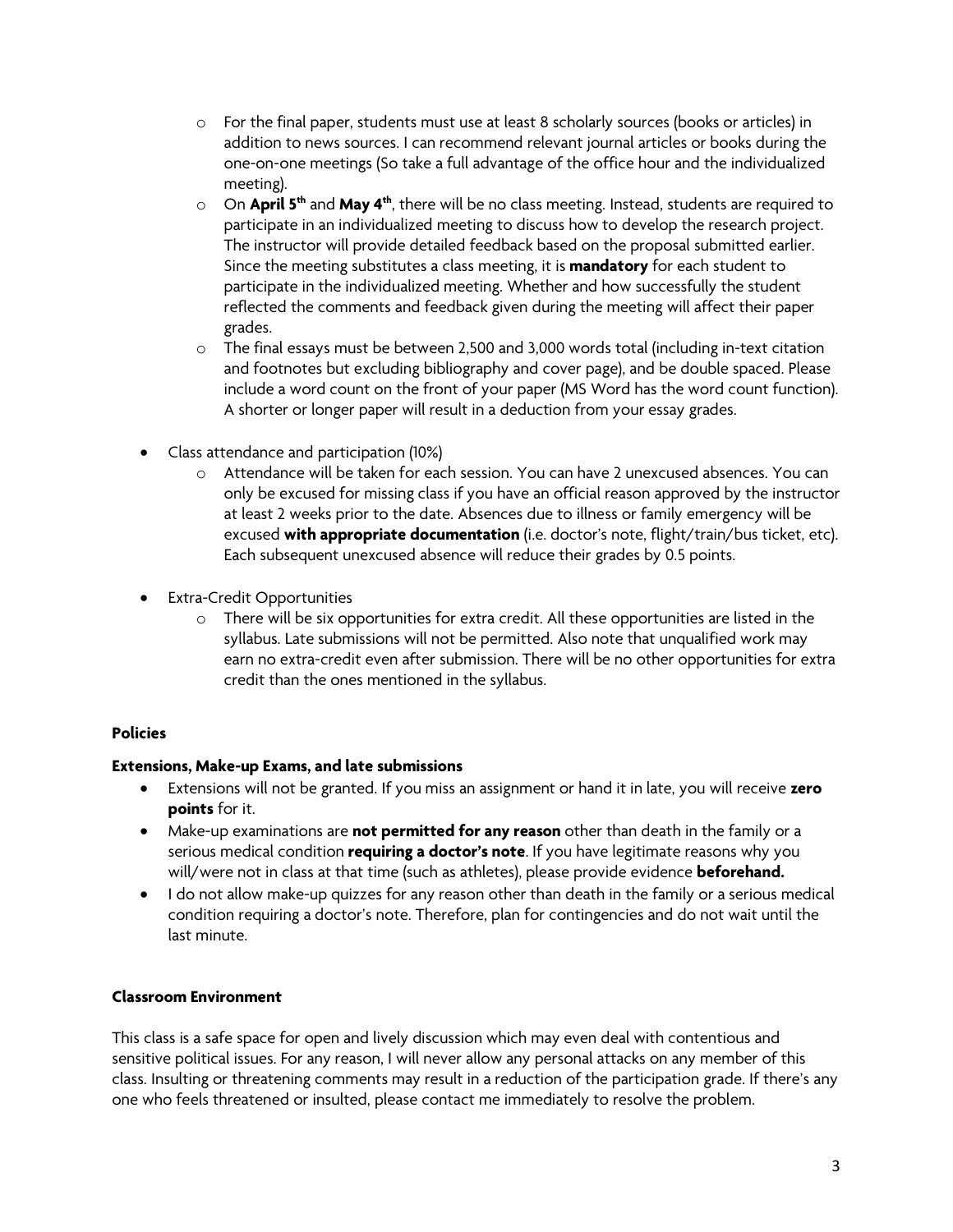#### **Getting in Contact**

Students are strongly encouraged to come to office hours to discuss questions and share their concerns with me. If you are unable to come to scheduled office hours, I am always happy to work out an alternate appointment that works for us both. Students can also send me an email to discuss their concerns. Use the google spreadsheet (https://docs.google.com/spreadsheets/d/17NBmweoKfrSzJSKpqBWxQ1-GsaWrkoJ7YZ3FEq0T-fA/edit#gid=0) to set up an appointment with me. You can delete your appointment if you want to cancel it.

For email correspondence, I will do my best to get back to you within 24 hours—but please allow me a reasonable response time. I may not respond on weekends and holidays. **Please, write "POL 362" in the subject line.** Also, please follow proper email etiquette. Questions sent via email whose answer is clearly stated on this syllabus are not guaranteed a response.



Cham, J. (2015). *How to write an e-mail to your instructor or T.A.* Retrieved from http://phdcomics.com/comics/archive.php?comicid=1795

#### **Cell Phones**

Cell phones are not allowed during the class. Text messaging is not allowed either. Students are asked to turn their cell phones off or on silent during class. If a student's cell phone rings or vibrates during section, the student will suffer 1/3 of a letter grade penalty for participation and attendance.

Students can use laptops to take notes. However, if students are too distracted by laptops, I reserve the right to change the policy.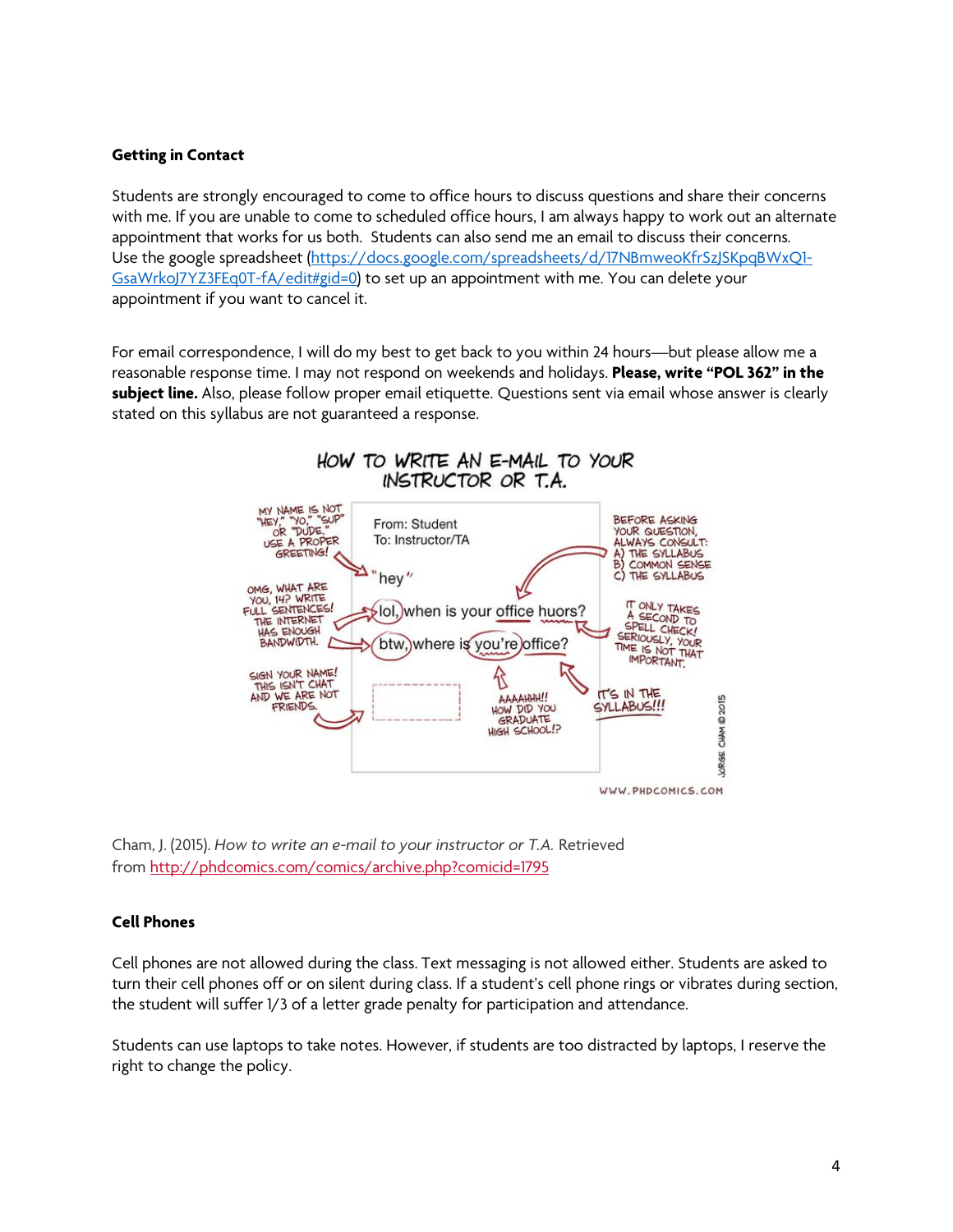#### **Academic Integrity Statement**

The College is an academic community whose mission is to promote scholarship through the acquisition, preservation and transmission of knowledge. Fundamental to this goal is the institution's dedication to academic integrity. Providing an atmosphere that promotes honesty and the free exchange of ideas is the essence of academic integrity. In this setting all members of the institution have an obligation to uphold high intellectual and ethical standards.

It is the responsibility of the faculty to impart not only knowledge but also respect for knowledge. It is also the professional responsibility of all faculty members to explain the importance of honesty and respect for knowledge in order to ensure an academic environment that encourages integrity. To establish such an environment, students must recognize that their role in their education is active; they are responsible for their own learning. Specifically, it is the responsibility of students to protect their own work from inappropriate use by others and to protect the work of other people by providing proper citation of ideas and research findings to the appropriate source. This includes the obligation to preserve all educational resources, thereby permitting full and equal access to knowledge.

This academic community takes seriously its responsibilities regarding academic honesty. Academic integrity is absolutely essential to ensure the validity of the grading system and maintain high standards of academic excellence. In addition, all members of the academic community must exhibit behavior exemplifying academic honesty and encourage such behavior in others.

To see what constitutes a violation of academic integrity, see 340.02 of the College Handbook. (http://www2.cortland.edu/offices/publications/handbook/part-three/#chapter340)

#### **Accommodation of Disabilities Statement**

If you think you need an accommodation for a disability, please let me know **at least two weeks prior to the time** when the accommodation will be needed. Also, please hand me a form issued by Disability Resources Office notifying you of the disability and the accommodation that is expected of you. (If you do not have this paperwork, I may not provide relevant accommodation.) Some aspects of this course, the assignments, the in-class activities, and the way the course is usually taught may be modified to facilitate your participation and progress. Common accommodations are: a distraction-free testing environment (provided by Disability Resources Office), extra time for exams, note-taking by another student in the class. Any information you provide is private and confidential and will be treated as such. For details and questions, contact Suzanne Sprague, Director of Student Disability Services, at suzanne.sprague@cortland.edu or 607-753-2066.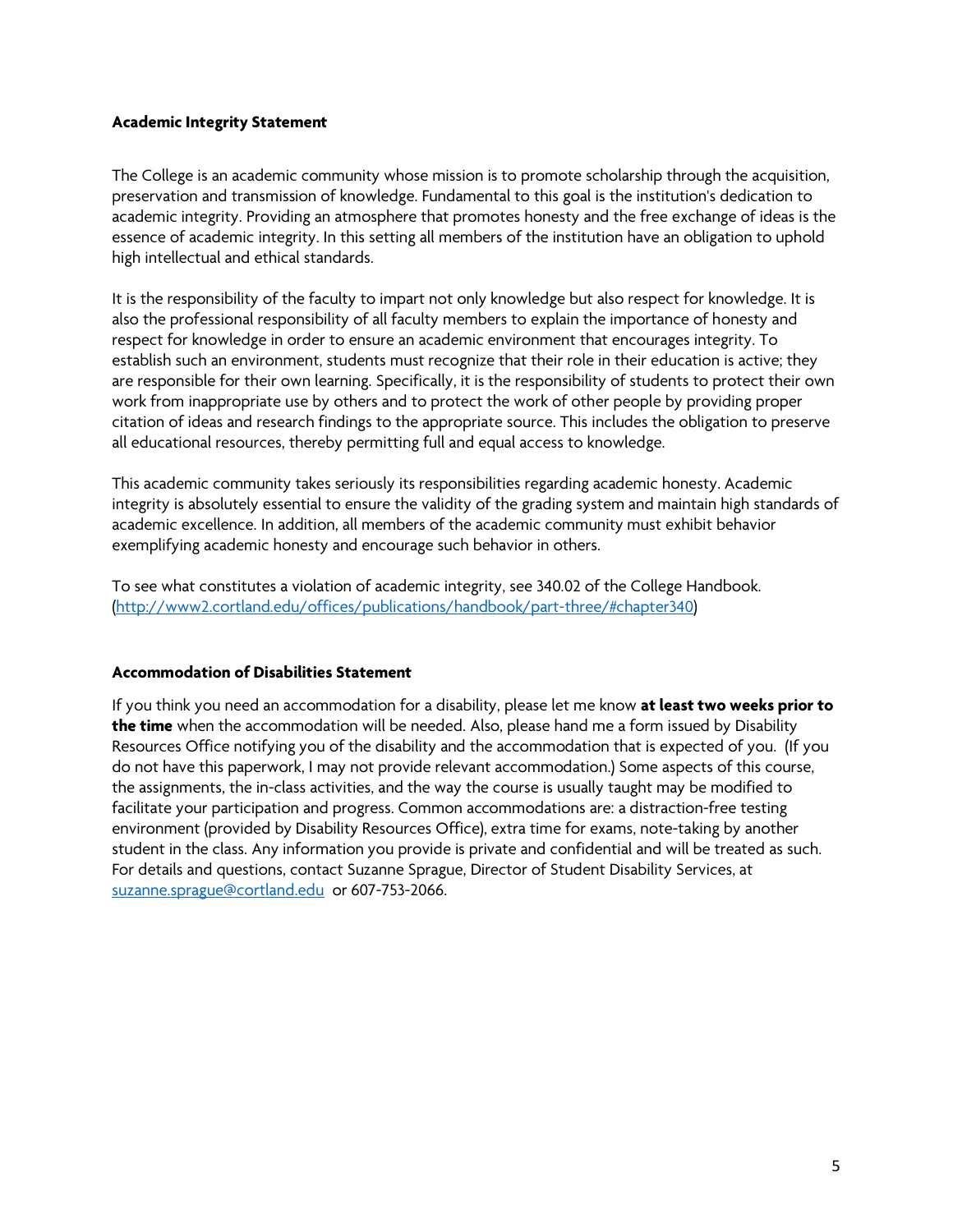Course schedule

| #              |                             | <b>Date</b> | <b>Day</b>                      | <b>Topic</b>                                                    |        |
|----------------|-----------------------------|-------------|---------------------------------|-----------------------------------------------------------------|--------|
| 1              |                             | 1/28        | Mon                             | Introduction                                                    |        |
| $\overline{2}$ | Week1                       | 1/30        | Wed                             | What is development?                                            |        |
| 3              | 2/1                         |             | Fri                             | What is state?                                                  |        |
| 4              | 2/4                         |             | Mon                             | Colonial Experience (1)                                         |        |
| 5              | Week2                       | 2/6         | Wed                             | Colonial Experience (2)                                         |        |
| 6              |                             | 2/8         | Fri                             | Case Study: Colonial Experiences in Latin America& Africa       | Quiz 1 |
| 7              |                             | 2/11        | Mon                             | Trade and FDI                                                   |        |
| 8              | Week3                       | 2/13        | Wed                             | Case Study: The impact of trade on Jamaican workers             |        |
| 9              |                             | 2/15        | Fri                             | Foreign Aid                                                     | Quiz 2 |
| 10             | $\mathbf{1}$<br>Week4<br>12 | 2/18        | Mon                             | Resource's Curse                                                |        |
|                |                             | 2/20        | Wed                             | The Impact of Geography on Development                          |        |
|                |                             | 2/22        | Fri                             | Case Study: The impact of Tse Tse Fly on African development    | Quiz 3 |
| 13             |                             | 2/25        | Mon                             | Income and Democracy                                            |        |
| 14             | Week5                       | 2/27        | Wed                             | The Regime Effect on Development                                |        |
| 15             | 3/1                         |             | Fri                             | Case Study: South Korea v.s. China                              | Quiz 4 |
| 16             |                             | 3/4         | Mon                             | Domestic Institutions for Economic Development                  |        |
| 16             | Week6                       | 3/6         | Wed                             | Market building institutions and market preserving institutions |        |
| 17             | 3/8                         | Fri         | Case study: France v.s. England |                                                                 |        |
| 18             | 3/11                        |             | Mon                             | <b>Review Day</b>                                               |        |
| 19             | Week7                       | 3/13        | Wed                             | Individualized meeting for the proposal                         |        |
| 20             |                             | 3/15        | Fri                             | Individualized meeting for the proposal                         |        |
| 21             |                             | 3/25        | Mon                             | Midterm / Proposal due (by 11:59pm)                             |        |
| 22             | Week8                       | 3/27        | Wed                             | Good corruption or Bad corruption?                              |        |
| 23             | 3/29                        |             | Fri                             | Case Study: Nigeria, China, and Russia                          |        |
| 24             |                             | 4/1         | Mon                             | Economic Inequality                                             |        |
| 25             | Week9                       | 4/3         | Wed                             | Case Study: Germany example (How Wealth Becomes Power)          | Quiz 5 |
| 26             |                             | 4/5         | Fri                             | Individualized meeting for the final project                    |        |
| 27             |                             | 4/8         | Mon                             | Case Study: Philippines (Documentary)                           |        |
| 28             | Week10                      | 4/10        | Wed                             | Gender and Development (1)                                      |        |
| 29             |                             | 4/12        | Fri                             | Gender and Development (2)                                      |        |
| 30             |                             | 4/15        | Mon                             | Ethnicity and Growth (1)                                        |        |
| 31             | Week11                      | 4/17        | Wed                             | Ethnicity and Growth (2)                                        |        |
| 32             | 4/19                        |             | Fri                             | Case study: Kenya and Tanzania                                  | Quiz 6 |
| 33             |                             | 4/22        | Mon                             | Labor Market Informality (1)                                    |        |
| 34             | Week12                      | 4/24        | Wed                             | Labor Market Informality (2)                                    |        |
| 35             |                             | 4/26        | Fri                             | Case study: Philippines (Documentary)                           |        |
| 36             |                             | 4/29        | Mon                             | Religion and Development (1)                                    |        |
| 37             | Week13                      | 5/1         | Wed                             | Religion and Development (2)                                    | Quiz 7 |
| 38             |                             | 5/3         | Fri                             | Individualized meeting for the final project                    |        |
| 39             |                             | 5/6         | Mon                             | Cost of Economic Development (1)                                |        |
| 40             | Week14                      | 5/8         | Wed                             | Cost of Economic Development (2)                                |        |
| 41             |                             | 5/10        | Fri                             | Wrap Up and Review                                              |        |
| 42             |                             | 5/17        | Fri                             | Final exam 8:30-10:30am                                         |        |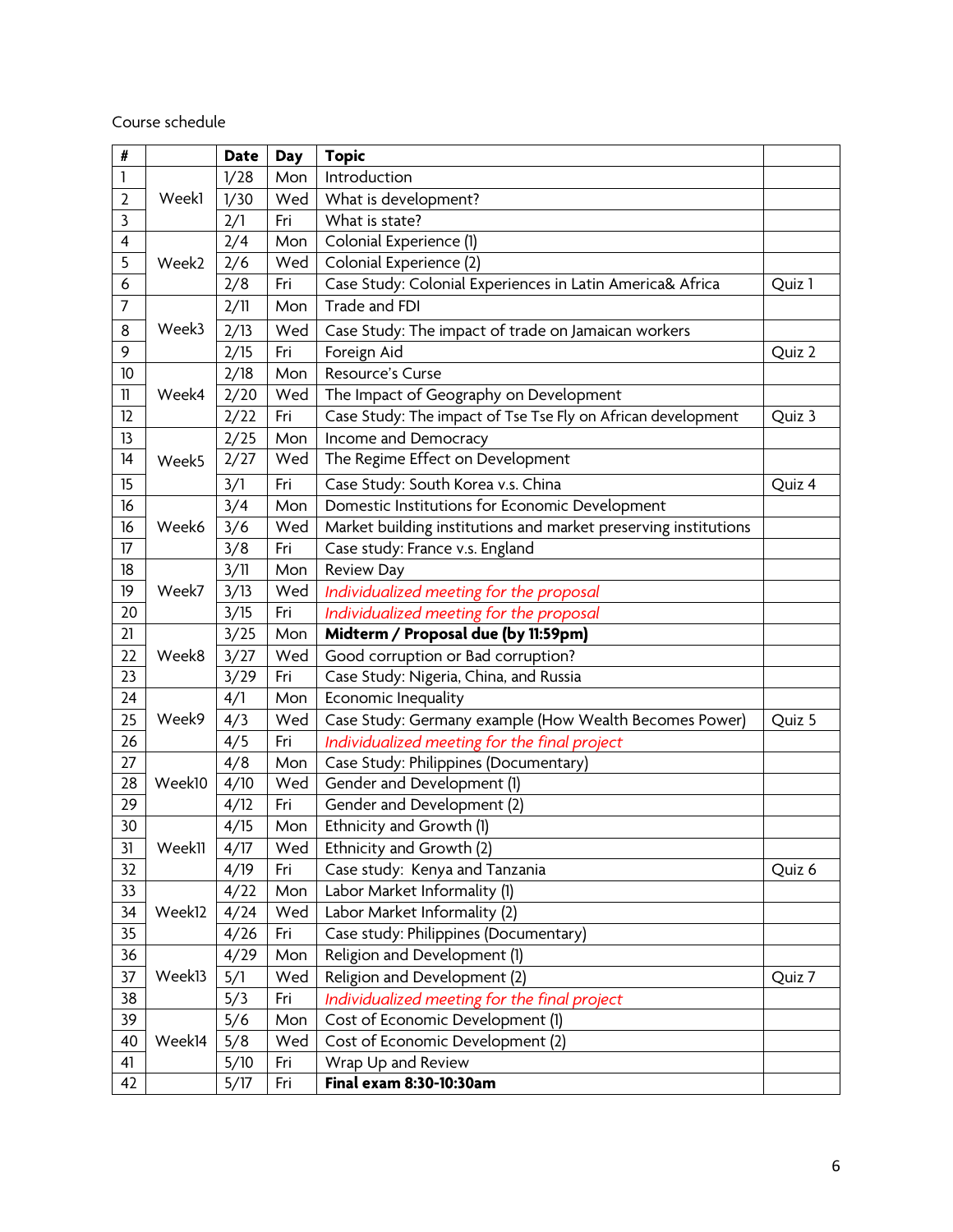\* Note: Specific reading list or schedule may change.

\*\*\* indicates readings for Friday (case study)

## **Part 1: Development and States**

## **What is Development? (1/30)**

- key questions:
	- o How should development be defined?
	- o How should development be measured?
	- o How is growth related to inequality, poverty, and other development indicators?
- Readings:
	- o Textbook chapter 1
	- o Video: World Bank Global Links. 2001. Hear Our Voices The Poor on Poverty, available at http://go.worldbank.org/DUCTEM8V50 or http://youtu.be/6KJSPEacHxw.
- Supplementary readings:
	- o Extreme poverty in China: A family portrait of the "Ice Boy" https://www.youtube.com/watch?v=7IQH2HIVspg
	- o Amartya Sen (1998). "The Concept of Development," Handbook of Development Economics, Volume 1, Edited by H. Chenery and T.N. Srinivasan, Elsevier Science Publishers.
	- o Laurence Chandy and Geoffrey Gertz. 2011. Poverty in Numbers: The Changing State of Global Poverty from 2005 to 2015. The Brookings Institution.

## **What is State? (2/1)**

- key questions:
	- o What is the role of the states in development?
	- o What can a state do to save people from extreme poverty and why should a state do so?
	- o What happens when a state fails to do so?
	- o How can a state promote (economic development)?
- Readings:
	- o Olson, Mancur. "Dictatorship, Democracy, and Development." *The American Political Science Review* 87, no. 3 (1993): 567-76. doi:10.2307/2938736.
- Supplementary readings:
	- o Kohli, Atul. 2004. *State-directed development: political power and industrialization in the global periphery*. Cambridge: Cambridge University Press.

## **Part 2: International Roots of Underdevelopment**

### **Colonial Experience (2/4, 6 & 8)**

- Key questions:
	- $\circ$  Is colonialism the root causes for underdevelopment and contemporary poverty in many of the developing nations in the world today?
	- o Why do countries experience colonialism differently?
- Readings:
	- o Textbook Chapter 4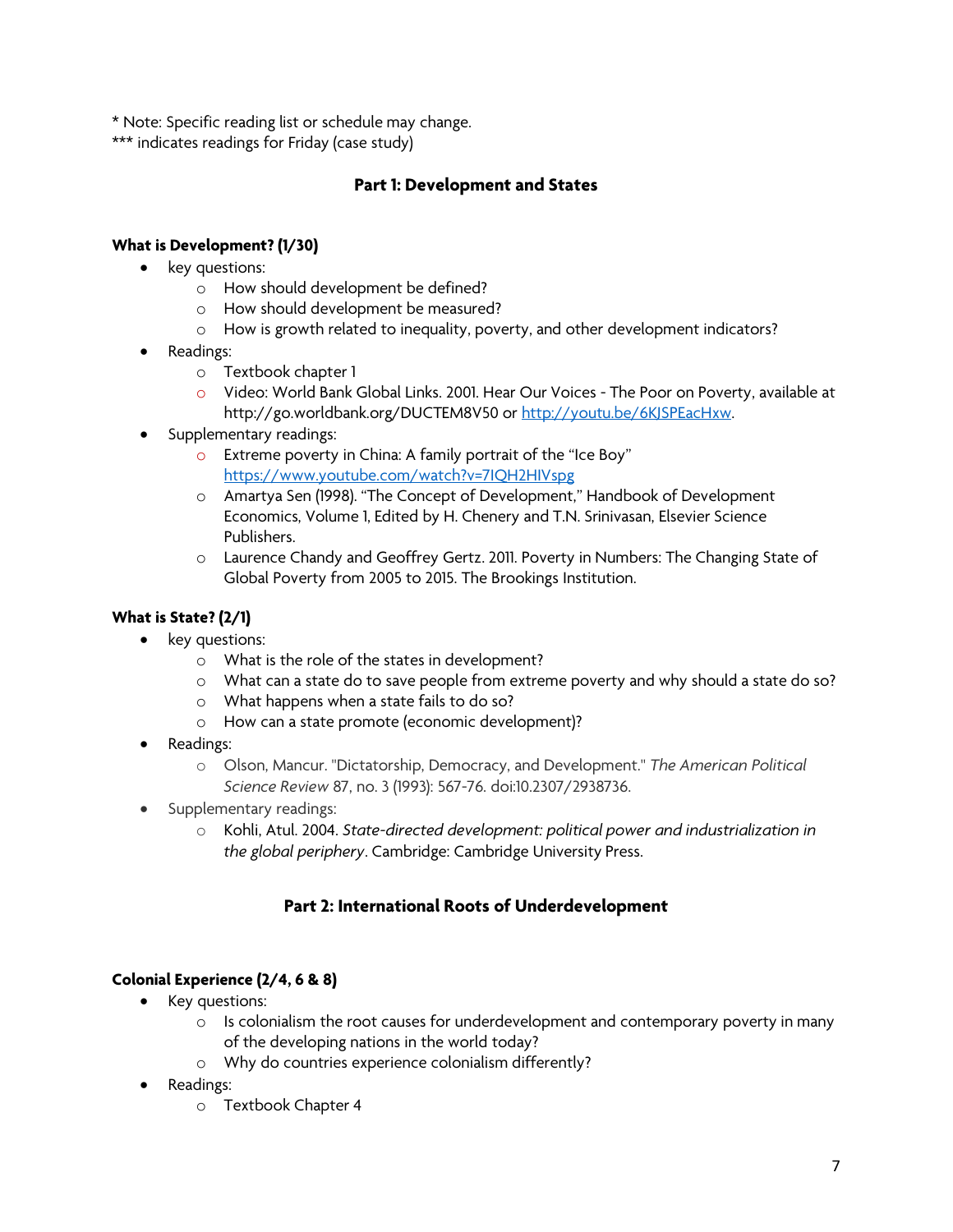- o Robert H. Bates, John H. Coatsworth, and Jeffrey G. Williamson. 2007. "Lost Decades: Postindependence Performance in Latin America and Africa." *The Journal of Economic History* 67(4): 917-943.\*\*\*
- Supplementary readings:
	- o Matthew Lange, James Mahoney, and Matthias vom Hau. "Colonialism and Development: A Comparative Analysis of Spanish and British Colonies" *American Journal of Sociology*  Vol. 111:5 (March, 2006), pp. 1412-1462.
	- o Daron Acemoglu, Simon Johnson, and James Robinson, "The Colonial Origins of Comparative Development: An Empirical Investigation" *American Economic Review* Vol. 91:5 (December, 2001), pp. 1369-1401.

## **Trade and FDI (2/11 & 13)**

- Key questions:
	- o Has economic globalization resulted in economic development of developing nations?
	- o Does economic globalization benefit or hurt developing countries?
	- o Is Economic Globalization good for everyone?
- Readings:
	- o Textbook chapter 5
	- o Rodrik. Dani Has Globalization Gone Too Far?
	- o Life and Debt\*\*\*: https://www.youtube.com/watch?v=eQD74Rktjfc&t=2635s
- Supplementary readings:
	- o Bhagwati, Jagdish. 1995. "Trade Liberalisation and 'Fair Trade' Demands: Addressing the Environmental and Labour Standards Issues" *The World Economy* Vol. 18:6.
	- o Stealing Africa –Why poverty (global trade impact on poor country, Zambia) https://www.youtube.com/watch?v=WNYemuiAOfU
- Extra-credit opportunity (Up to 2 points)
	- o Watch the documentary "Stealing Africa" and make a 5-page PowerPoint slides summarizing the main argument of the documentary. Each slide should contain no more than 60 words. At least one of the slides should discuss YOUR understanding and arguments about how global trade influenced Zambia and whether free-trade benefits or hurts underdeveloped countries, like Zambia. You should assume that you are going to use these presentation slides to convince your "audiences" (not readers). The slide should be posted on the blackboard no later than 2/9 11:59pm.
- •

## **Foreign Aid (2/15)**

- key questions:
	- $\circ$  Is foreign aid a "curse" for poor countries? What is the purpose of aid conditionality?
	- o Can it achieve its desired outcomes? Why or why not?
- Readings:
	- o CQ chapter 6
	- o Simeon Djankov, Jose G. Montalvo and Marta Reynal-Querol. 2008. "The curse of aid." Journal of Economic Growth 13(3): 169-194.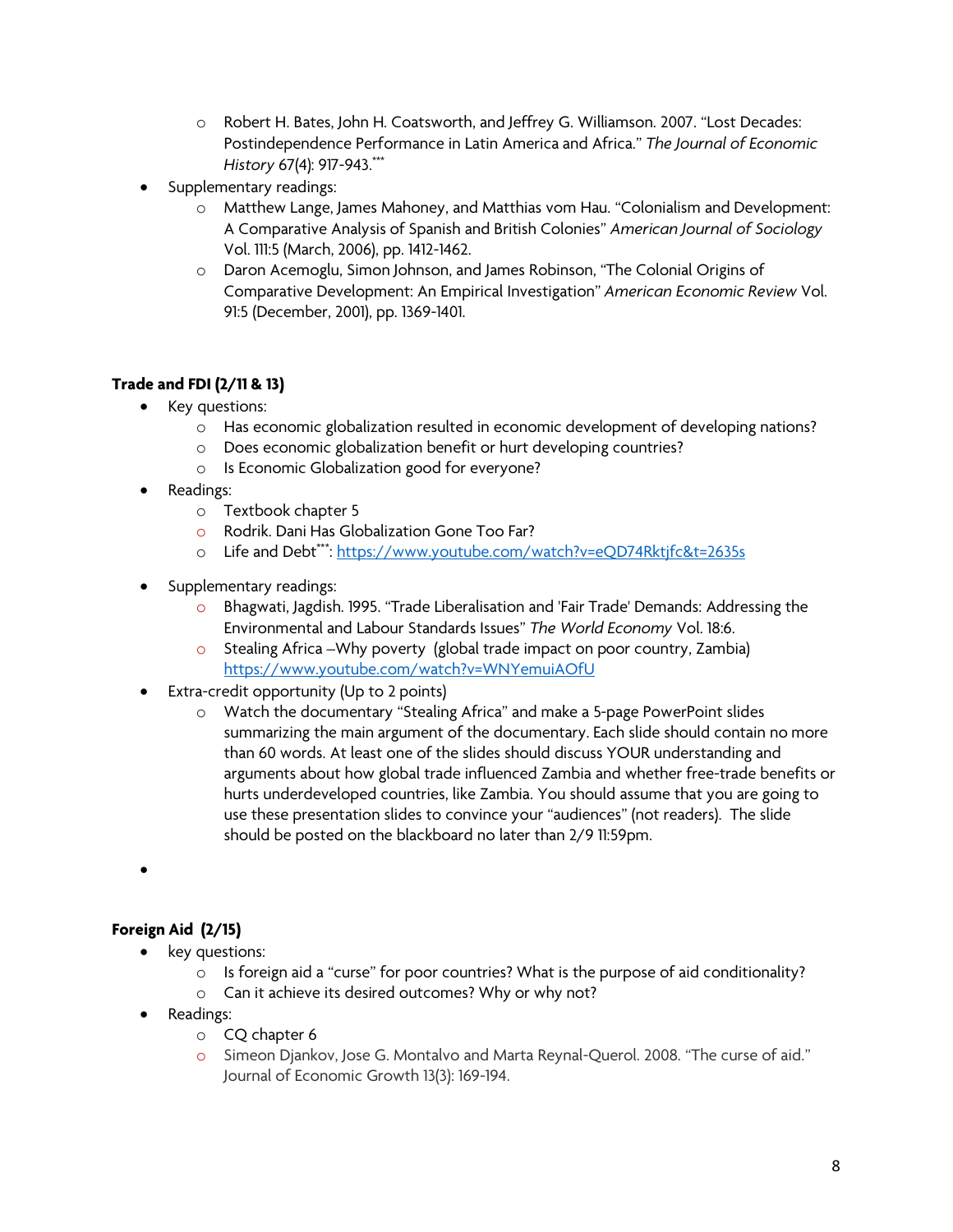- Extra-credit opportunity (up to 2 points)
	- o Use OECD International Development Statistics to produce a short report about foreign aid. (http://www.oecd.org/development/stats/idsonline.htm) This report should be no more than 2 pages. It should provide 1) a definition of ODA, 2) a list of top 10 donor countries (2011-2016), 3) a list of top 5 sectors that received the largest amount of ODA, and 4) a list of top 10 countries that received the most ODA (2011-2016).
	- o This report should be uploaded on the blackboard no later than **2/13 11:59pm**.

#### **Part 3: Domestic Roots of Underdevelopment**

#### **Geography and Resource Curse (2/18, 20 &22)**

- Key questions:
	- o How do climate, diseases, natural resources, location, and plants and animals influence development?
	- o What is the theory of the "resource curse"? What types of resources does it refer to, and what types of outcomes does it explain?
- Readings:
	- o CQ chapter 13
	- o Diamond, Jared M. 2005. 3rd ed. *Guns, Germs and Steel.* New York: Norton {**Chapter 4, "Farmer Power", pgs. 85-92**}
	- o Alsan, Marcella. "The effect of the tsetse fly on African development." *American Economic Review* 105, no. 1 (2015): 382-410.\*\*\*
- Suggested readings:
	- o Nunn, N. and Puga, D. (2012). Ruggedness: The Blessing of Bad Geography in Africa. *Review of Economics and Statistics,* 94(February).
	- o Collier, Paul. 2007. "The bottom billion: why the poorest countries are failing and what can be done about it." Oxford; New York: Oxford University Press {Chapter 3, Natural Resource Trap, Pgs. 38-52}
	- o Michael Ross. 2012. The Oil Curse: How Petroleum Wealth Shapes the Development of Nations. Princeton: Princeton University Press. Chapters 1 & 2.

### **Income and Democracy (2/25,27, 3/1)**

- Key questions:
	- o Can Economic Development Lead to Democracy?
	- o Is democracy good for economic development?
- Readings:
	- o CQ Chapter 10
	- o Ross, Michael. "Is democracy good for the poor?" *American Journal of Political Science* 50, no. 4 (2006): 860-874.
	- o Gallagher, Mary E. ""Reform and openness": why China's economic reforms have delayed democracy." *World Politics*54, no. 3 (2002): 338-372.\*\*\*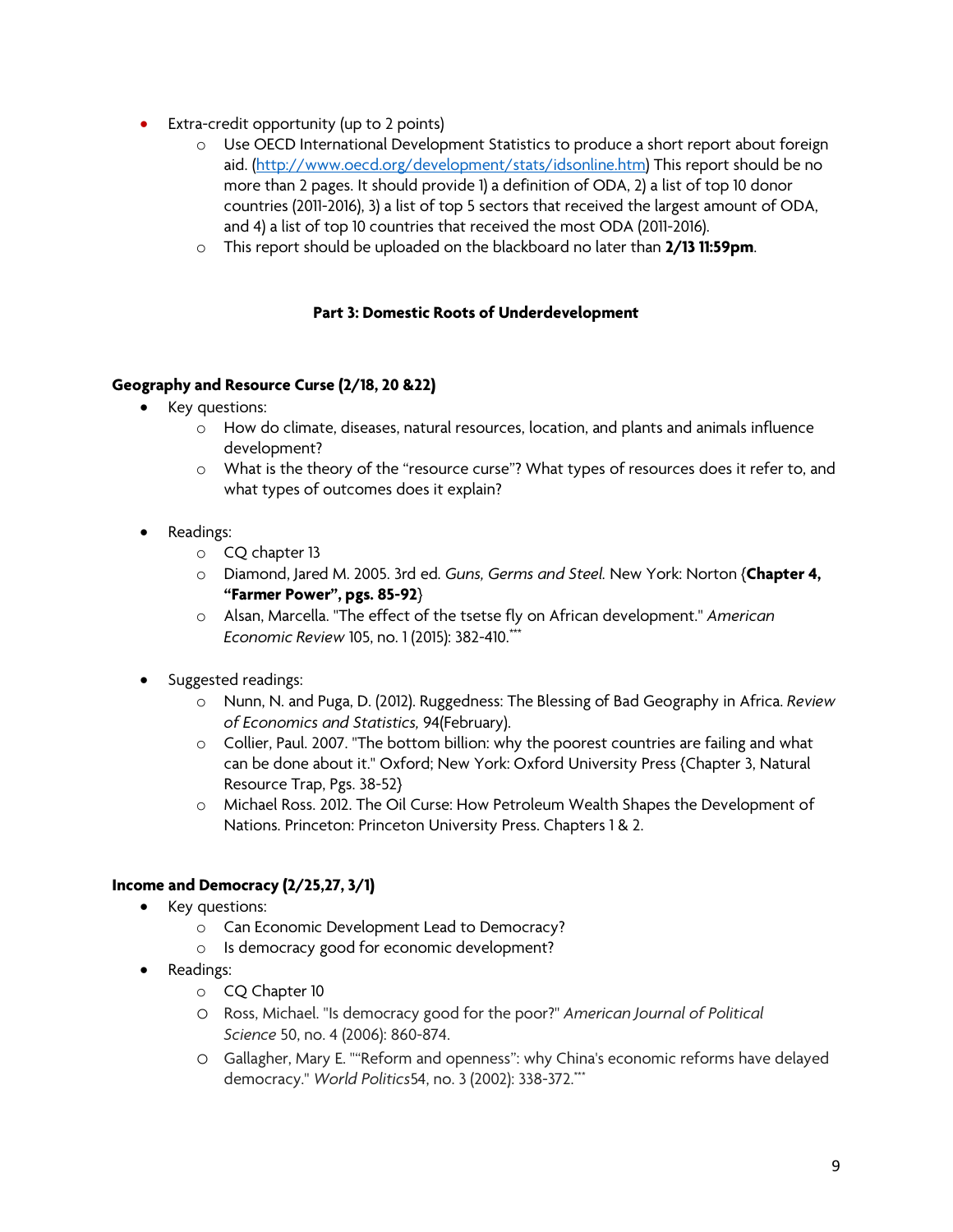- Supplementary readings:
	- o Lisa Blaydes and Mark Andreas Kayser. 2011. "Counting Calories: Democracy and Distribution in the Developing World." *International Studies Quarterly* 55: 887-908.
- Extra-credit opportunity (Up to 2 points)
	- o Read the supplementary reading written by Blaydes and Kayser (2011) and make a 5-page PowerPoint slides summarizing the main argument of the article (you may skip the statistical analysis part). DO NOT copy and paste sentences directly from the article. Rephrase it. Each slide should contain no more than 60 words. You should assume that you are going to use these presentation slides to convince your "audiences" (not readers). The slide should be posted on the blackboard no later than 2/24 11:59pm.

### **Institutions and Development (3/4, 6 and 8)**

- Key questions:
	- o What are institutions?
	- o How do institutions affect development?
- Readings:
	- o North, Douglass C. & Barry R. Weingast. 1989. "Constitutions and Commitment: The Evolution of Institutions Governing Public Choice in Seventeenth Century England." *Journal of Economic History* 49(4): 803-832.
	- o Ang, Yuen Yuen. 2016. Chapter 5 in "How China Escaped the Poverty Trap". Cornell University Press.

#### **Bad corruption, good corruption (3/27, 29)**

- Key questions:
	- o How does corruption affect economic development?
	- o How do political and economic development affect the extent or type of corruption and clientelism?
	- o Under what condition does corruption grease the economy?
- Readings:
	- o Treisman, Daniel. "What have we learned about the causes of corruption from ten years of cross-national empirical research?." *Annu. Rev. Polit. Sci.* 10 (2007): 211-244.
	- o Larsson, Tomas. "Reform, corruption, and growth: Why corruption is more devastating in Russia than in China." *Communist and Post-Communist Studies* 39, no. 2 (2006): 265-281.\*\*\*
	- o "Corruption in Nigeria: the Only Thing that Works," *The Economist*, June 20, 2015. \*\*\*
- Supplementary materials:
	- o documentary: The Chinese Mayor

### **Part 4: Issues and Challenges of Development**

#### **Economic Inequality (4/1 and 3)**

- key questions:
	- o How do we measure inequality?
	- o How do different types of inequality affect political development of a society?
- Readings: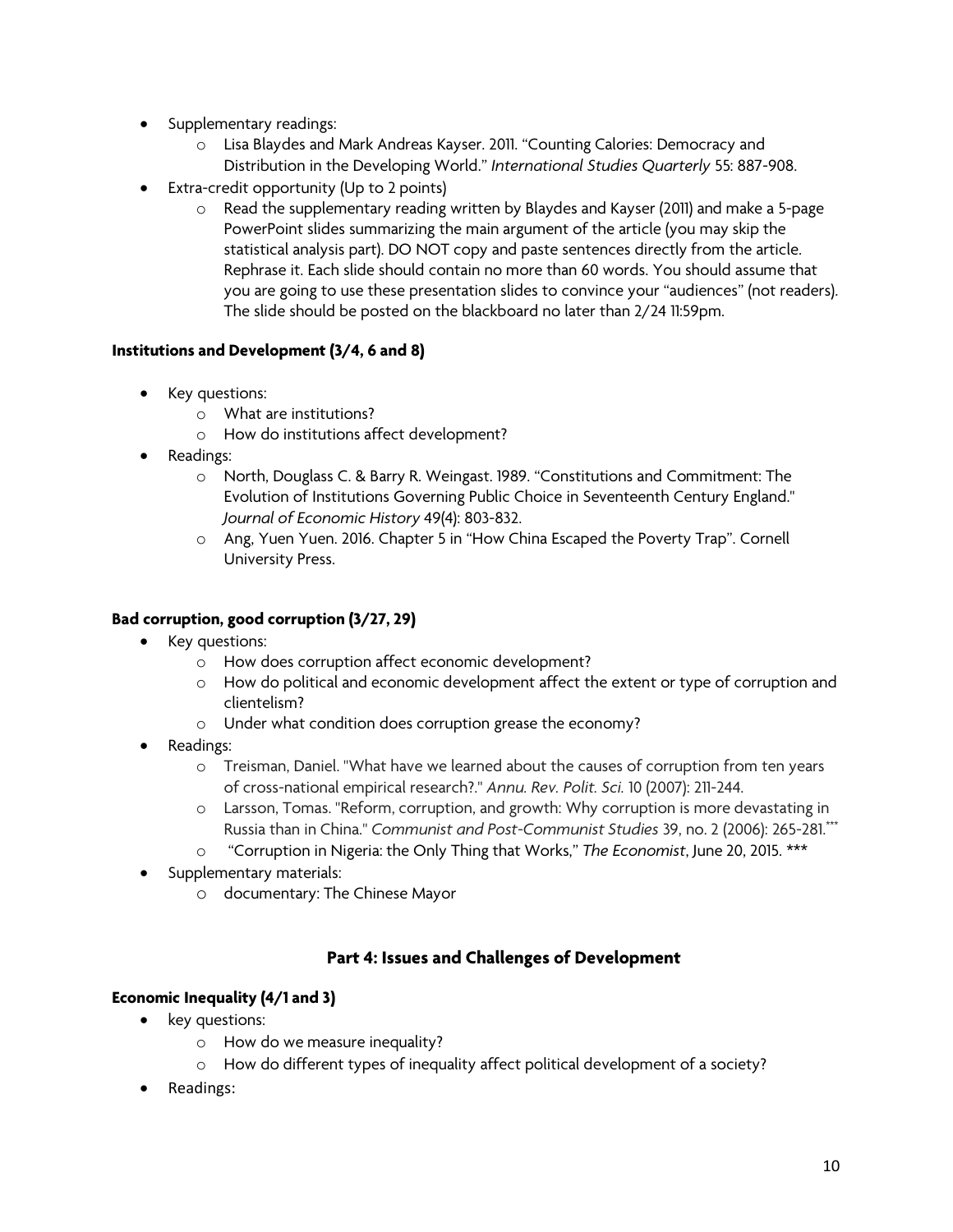- o Kimuli Kasara and Pavithra Suryanarayan. 2015. "When Do the Rich Vote Less Than the Poor and Why? Explaining Turnout Inequality across the World." American Journal of Political Science 59(3): 613-627.
- o Ansell, Ben, and David Samuels. "Inequality and democratization: A contractarian approach." *Comparative Political Studies* 43, no. 12 (2010): 1543-1574.
- o **Inequality - how wealth becomes power | (Poverty Richness Documentary) DW Documentary https://www.youtube.com/watch?v=AFIxi7BiScI \*\*\***
- Extra-credit opportunity (up to 2 points)
	- $\circ$  Use the dataset below to provide a short report about income inequality. This report should be no longer than 2 pages. This report should discuss 1) different measures of income inequality; 2) how each indicator is defined; 3) changes in the level/ trend of income inequality in 3 countries of your choices over the last 10 years. This report should be posted on the blackboard no later than 3/29 11:59pm.

(https://stats.oecd.org/BrandedView.aspx?oecd\_bv\_id=socwel-data-en&doi=data-00654 en )

## **Gender and Development (4/8, 10, and 12)**

- Key Questions:
	- o What role does gender play in the developing world?
	- o What is the relationship between gender and development?
	- o How do conventional understanding of gender roles affect development?
- Readings:
	- o CQ chapter 12
	- o Geloo, Zarina. " Women breaking the Cycle of poverty." *New African Woman*, Oct. 2008, pp.26-29
- Supplementary readings:
	- o Handelman, Howard. 2003. "Women and Development" In *The Challenge of Third World Development*, ch.5 pp.115-140.
- Extra-credit opportunity (Up to 2 points):
	- o Use the dataset below to provide a short report about gender inequality. This report should be no longer than 2 pages. This report should discuss 1) different measures of gender inequality; 2) how each indicator is defined; 3) changes in the level/trend of gender inequality in 3 countries of your choices over the last 10 years. This report should be posted on the blackboard no later than 4/6 11:59pm.
	- o https://stats.oecd.org/BrandedView.aspx?oecd bv id=socwel-data-en&doi=data-00654en

### **Ethnicity and Growth (4/15, 17 and 19)**

- Key questions:
	- o How does ethnic conflict affect state-building processes?
	- o How does ethnic diversity affect public goods provision?
- Readings:
	- o Posner, Daniel. 2004. "The Political Salience of Cultural Difference: Why Chewas and Tumbukas are Allies in Zambia and Adversaries in Malawi." *American Political Science Review* 98(4): 529-545.